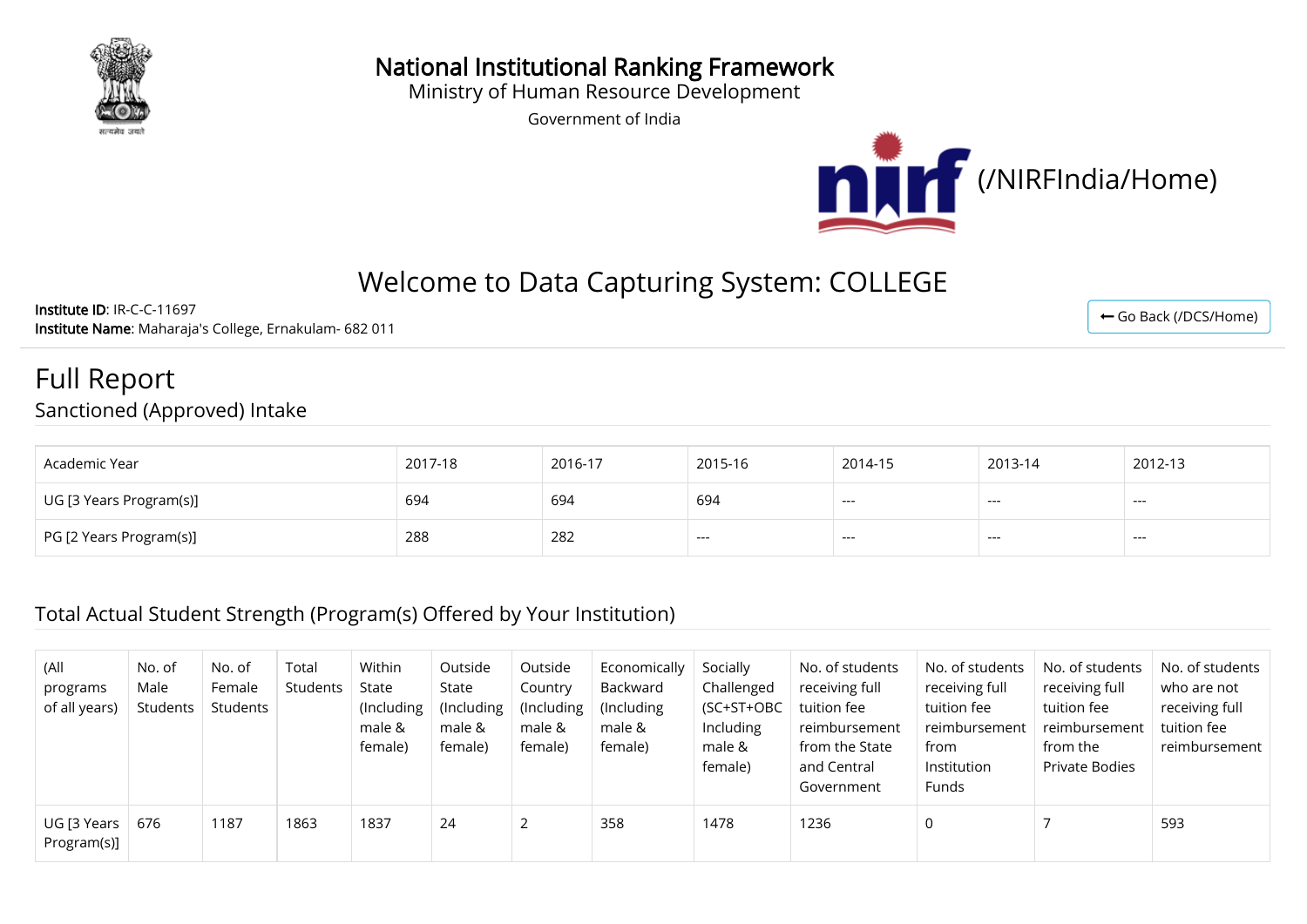| (All<br>programs<br>of all years) | No. of<br>Male<br>Students | No. of<br>Female<br>Students | Total<br>Students | Within<br>State<br>(Including<br>male &<br>female) | Outside<br>State<br>(Including)<br>male &<br>female) | Outside<br>Country<br>(Including)<br>male &<br>female) | Economically<br>Backward<br>(Including<br>male &<br>female) | Socially<br>Challenged<br>(SC+ST+OBC<br>Including<br>male &<br>female) | No. of students<br>receiving full<br>tuition fee<br>reimbursement<br>from the State<br>and Central<br>Government | No. of students<br>receiving full<br>tuition fee<br>reimbursement<br>from<br>Institution<br>Funds | No. of students<br>receiving full<br>tuition fee<br>reimbursement<br>from the<br>Private Bodies | No. of students<br>who are not<br>receiving full<br>tuition fee<br>reimbursement |
|-----------------------------------|----------------------------|------------------------------|-------------------|----------------------------------------------------|------------------------------------------------------|--------------------------------------------------------|-------------------------------------------------------------|------------------------------------------------------------------------|------------------------------------------------------------------------------------------------------------------|---------------------------------------------------------------------------------------------------|-------------------------------------------------------------------------------------------------|----------------------------------------------------------------------------------|
| PG [2 Years<br>Program(s)]        | 94                         | 415                          | 509               | 498                                                | 10                                                   |                                                        | 147                                                         | 342                                                                    | 352                                                                                                              | 0                                                                                                 |                                                                                                 | 136                                                                              |

### Placement & Higher Studies

| Academic    | No. of first year      | No. of first year students | Academic    | No. of students graduating in | No. of   | Median salary of placed       | No. of students     |
|-------------|------------------------|----------------------------|-------------|-------------------------------|----------|-------------------------------|---------------------|
| Year        | students intake in the | admitted in the year       | Year        | minimum stipulated time       | students | graduates (Amount in Rs.)     | selected for Higher |
|             | year                   |                            |             |                               | placed   |                               | Studies             |
| $(2013-14)$ | 694                    | 691                        | $(2015-16)$ | 272                           | 110      | 135000 (One lakh thirty five  | 162                 |
|             |                        |                            |             |                               |          | thousand only)                |                     |
| $(2014-15)$ | 694                    | 686                        | $(2016-17)$ | 305                           | 86       | 138000 (One lakh thirty eight | 180                 |
|             |                        |                            |             |                               |          | thousand only)                |                     |
| $(2015-16)$ | 694                    | 672                        | $(2017-18)$ | 232                           | 73       | 183500 (One lakh eighty three | 138                 |
|             |                        |                            |             |                               |          | thousand five hundred only)   |                     |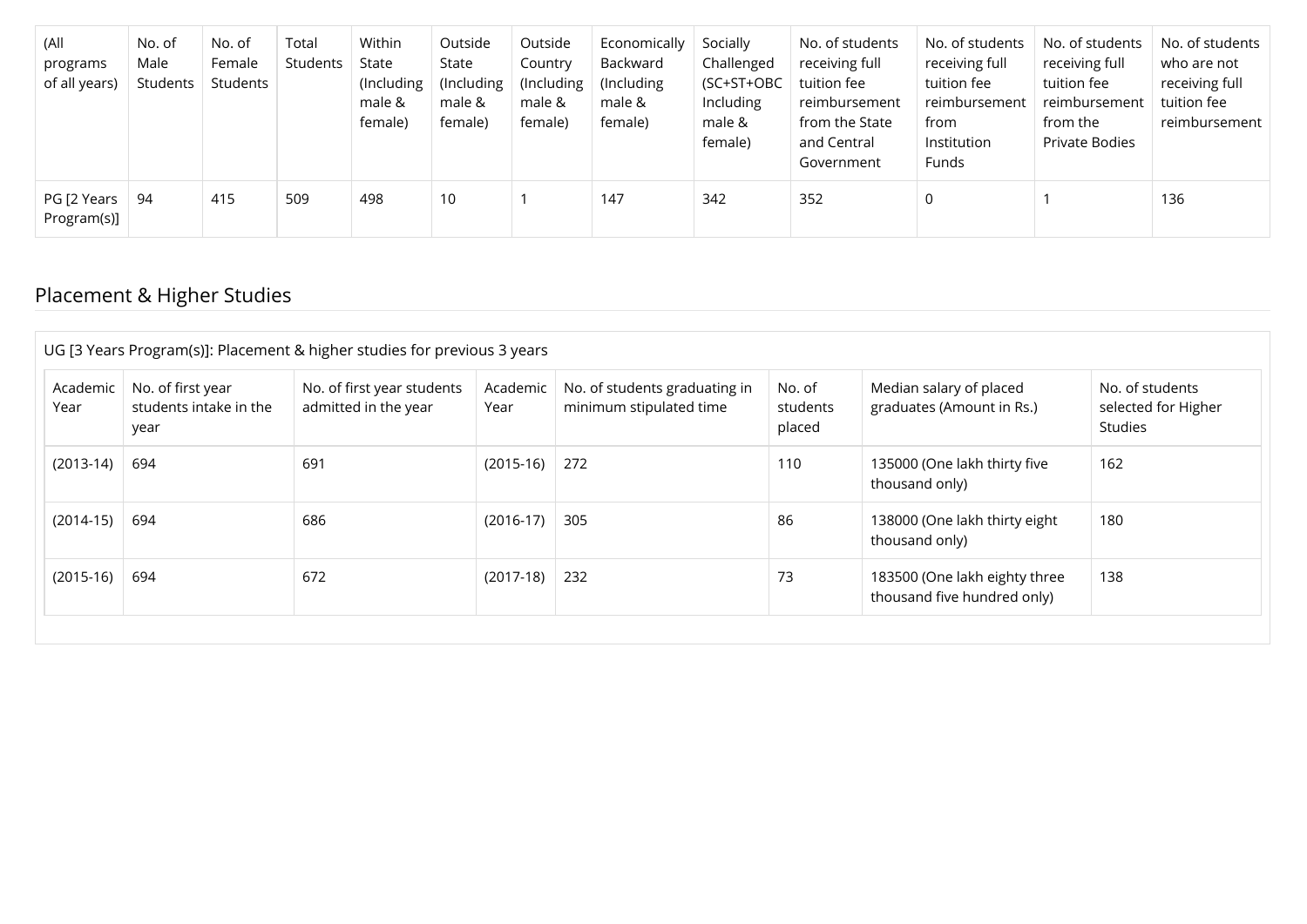|                  | PG [2 Years Program(s)]: Placement & higher studies for previous 3 years |                                                    |                  |                                                          |                              |                                                      |                                                |  |  |  |  |  |  |
|------------------|--------------------------------------------------------------------------|----------------------------------------------------|------------------|----------------------------------------------------------|------------------------------|------------------------------------------------------|------------------------------------------------|--|--|--|--|--|--|
| Academic<br>Year | No. of first year<br>students intake in the<br>year                      | No. of first year students<br>admitted in the year | Academic<br>Year | No. of students graduating in<br>minimum stipulated time | No. of<br>students<br>placed | Median salary of placed<br>graduates (Amount in Rs.) | No. of students selected<br>for Higher Studies |  |  |  |  |  |  |
| $(2014-15)$      | 282                                                                      | 272                                                | $(2015-16)$      | 160                                                      | 82                           | 240000 (Two lakhs forty<br>thousand only)            | 62                                             |  |  |  |  |  |  |
| $(2015-16)$      | 282                                                                      | 270                                                | $(2016-17)$      | 183                                                      | 76                           | 250000 (Two lakhs fifty<br>thousand only)            | 76                                             |  |  |  |  |  |  |
| $(2016-17)$      | 282                                                                      | 272                                                | $(2017-18)$      | 196                                                      | 63                           | 240000 (Two lakhs forty<br>thousand only)            | 68                                             |  |  |  |  |  |  |

## Financial Resources: Utilised Amount for the Capital & Operational expenditure for previous 3 years

| Financial Year                                                                                  | 2017-18                                                                                              | 2016-17                                                                                       | 2015-16                                                                                              |  |  |  |  |  |  |  |  |  |
|-------------------------------------------------------------------------------------------------|------------------------------------------------------------------------------------------------------|-----------------------------------------------------------------------------------------------|------------------------------------------------------------------------------------------------------|--|--|--|--|--|--|--|--|--|
|                                                                                                 | Utilised Amount                                                                                      | Utilised Amount                                                                               | Utilised Amount                                                                                      |  |  |  |  |  |  |  |  |  |
|                                                                                                 | Annual Capital Expenditure on Academic Activities and Resources (excluding expenditure on buildings) |                                                                                               |                                                                                                      |  |  |  |  |  |  |  |  |  |
| Library                                                                                         | 1762348 (Seventeen Lakhs Sixty Tw<br>o Thousand Three Hundred and Fo<br>rty Eight)                   | 945788 (Nine Lakhs Forty Five Thou<br>sand Seven Hundred and Eighty Eig<br>ht)                | 2211238 (Twenty Two Lakhs Eleven<br>Thousand Two Hundred and Thirty<br>Eight)                        |  |  |  |  |  |  |  |  |  |
| New Equipment for Laboratories                                                                  | 665594 (Six Lakhs Sixty Five Thousa<br>nd Five Hundred and Ninety Four)                              | 512999 (Five Lakhs Twelve Thousan<br>d Nine Hundred and Ninety Nine)                          | 1700727 (Seventeen Lakhs Seven H<br>undred and Twenty Seven)                                         |  |  |  |  |  |  |  |  |  |
| Other expenditure on creation of Capital Assets (excluding expenditure<br>on Land and Building) | 2916579 (Twnety Nine Lakhs Sixtee<br>n Thousand Five Hundred and Seve<br>nty Nine)                   | 6353780 (Sixty Three Fifty Three Th<br>ousand Seven Hundred and Eighty)                       | 12450934 (One Crore Twenty Four<br>Lakhs Fifty Thousand Nine Hundre<br>d and Thirty Four)            |  |  |  |  |  |  |  |  |  |
| <b>Annual Operational Expenditure</b>                                                           |                                                                                                      |                                                                                               |                                                                                                      |  |  |  |  |  |  |  |  |  |
| Salaries (Teaching and Non Teaching staff)                                                      | 247804545 (Twenty Four Crores Se<br>venty Eight Lakhs Four Thousand Fi<br>ve Hundred and Forty Five) | 207025962 (Twenty Crores Seventy<br>Lakhs Twenty Five Thousand Nine<br>Hundred and Sixty Two) | 175741751 (Seventeen Crores Fifty<br>Seven Lakhs Forty One Thousand S<br>even Hundred and Fifty One) |  |  |  |  |  |  |  |  |  |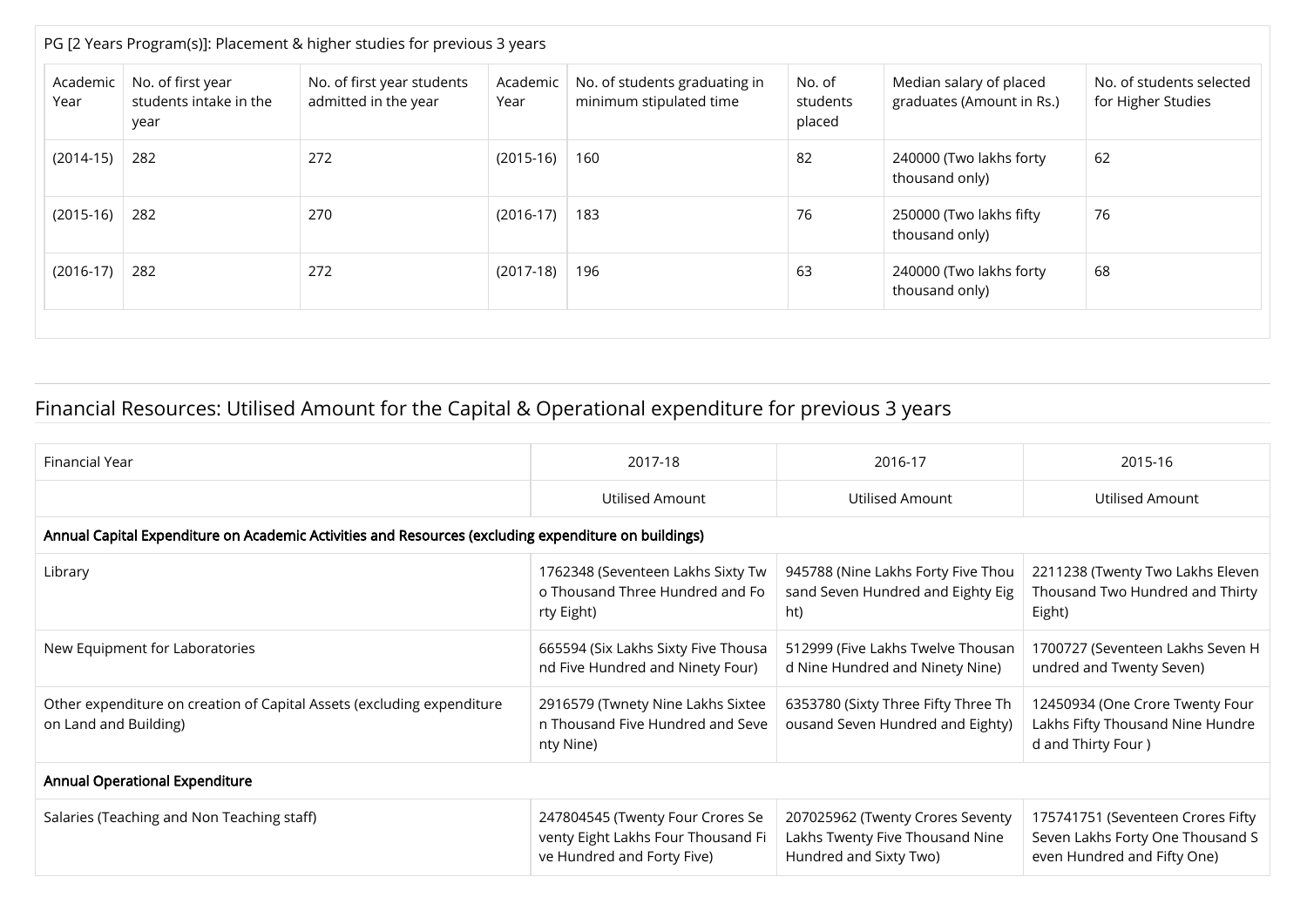| Financial Year                                                                                                                                   | 2017-18                                                                                | 2016-17                                                                                 | 2015-16                                                                                |
|--------------------------------------------------------------------------------------------------------------------------------------------------|----------------------------------------------------------------------------------------|-----------------------------------------------------------------------------------------|----------------------------------------------------------------------------------------|
|                                                                                                                                                  | Utilised Amount                                                                        | Utilised Amount                                                                         | Utilised Amount                                                                        |
| Maintenance of Academic Infrastructure or consumables, other running<br>expenditures etc. (excluding maintenance of hostels and allied services) | 6828402 (Sixty Eight Lakhs Twenty<br>Eight Thousand Four Hundred and<br>Two)           | 3722738 (Thirty Seven Lakhs Twent<br>y Two Thousand Seven Hundred an<br>d Thirty Eight) | 5423898 (Fifty Four Lakhs Twenty T<br>hree Thousand Eight Hundred and<br>Ninety Eight) |
| Seminars/Conferences/Workshops                                                                                                                   | 3464387 (Thirty Four Lakhs Sixty Fo<br>ur Thousand Three Hundred and Ei<br>ghty Seven) | 1327937 (Thirteen Lakhs Twenty Se<br>ven Nine Hundred and Thirty Seve<br>n)             | 3181568 (Thirty One Lakhs Eighty O<br>ne Thousand Five Hundred Sixty Ei<br>ght)        |

### PCS Facilities: Facilities of physically challenged students

| 1. Do your institution buildings have Lifts/Ramps?                                                                                                            | Yes, less than 40% of the buildings |
|---------------------------------------------------------------------------------------------------------------------------------------------------------------|-------------------------------------|
| $\mid$ 2. Do your institution have provision for walking aids, includingwheelchairs and transportation from one building to another for handicapped students? | No                                  |
| 3. Do your institution buildings have specially designed toilets for handicapped students?                                                                    | Not available                       |

#### Faculty Details

1. How many faculty members of your institution have received highly reputed national/international awards/recognition from Central government agencies in the previous year (2017-18)? 0

| Srno | Name           | Age | Designation            | Gender | Qualification | Experience (In<br>Months) | Is Associated<br>Last Year | Currently working with<br>institution? | Joining<br>Date     | Leaving<br>Date | Association<br>type |
|------|----------------|-----|------------------------|--------|---------------|---------------------------|----------------------------|----------------------------------------|---------------------|-----------------|---------------------|
|      | Dr Vineeth KM  | 34  | Assistant<br>Professor | Male   | Ph.D          | 146                       | Yes                        | Yes                                    | $30 - 08 -$<br>2013 | $---$           | Regular             |
| 2    | Dr Jayamol K V | 48  | Associate<br>Professor | Female | Ph.D          | 240                       | Yes                        | Yes                                    | $06-12-$<br>2002    | $---$           | Regular             |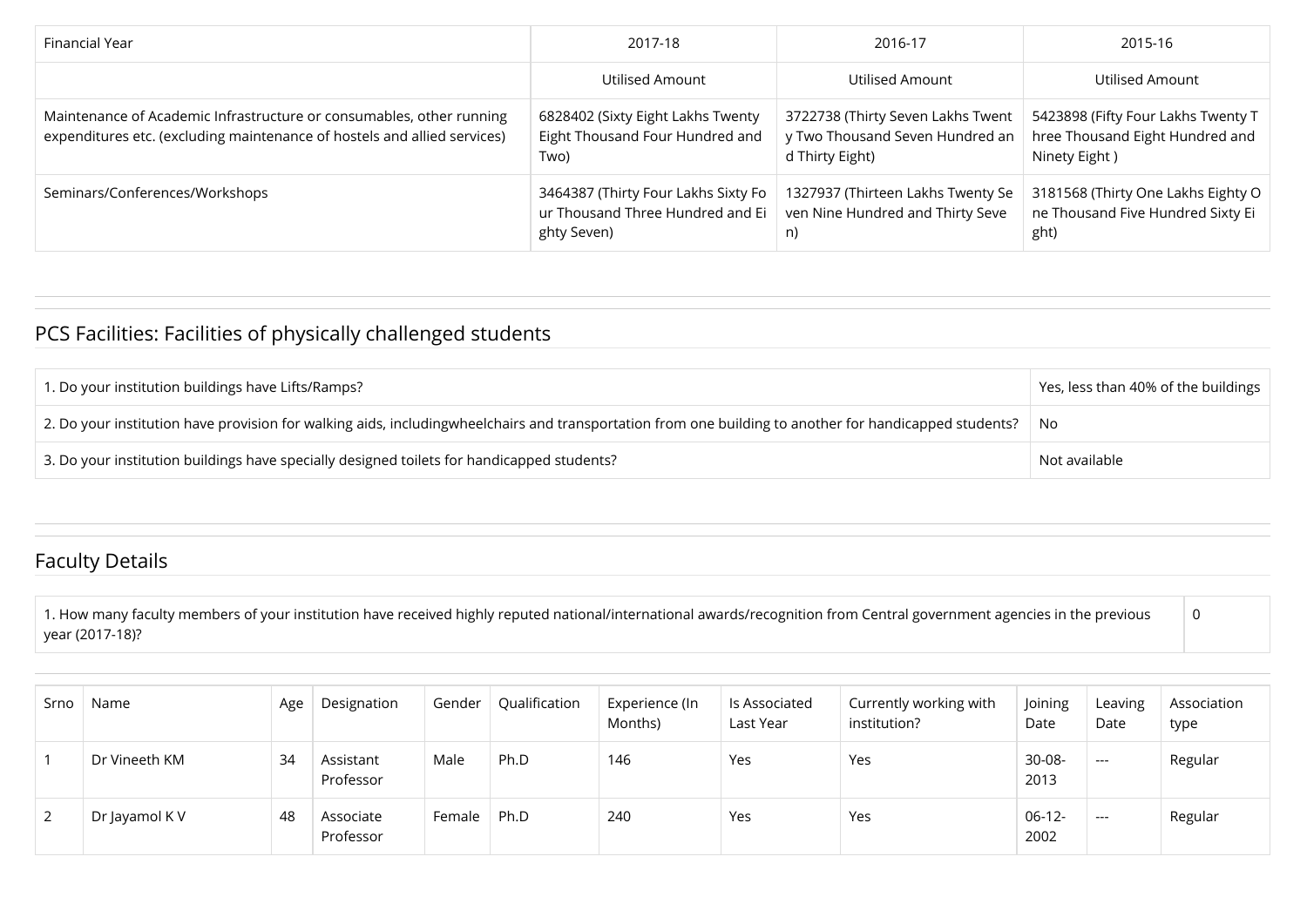| 3               | Dr James Kurian       | 47 | Associate<br>Professor | Male   | Ph.D            | 240 | Yes | Yes           | 06-07-<br>2004      | $\qquad \qquad -$                 | Regular |
|-----------------|-----------------------|----|------------------------|--------|-----------------|-----|-----|---------------|---------------------|-----------------------------------|---------|
| 4               | Dr Angel Mathew       | 37 | Assistant<br>Professor | Male   | Ph.D            | 144 | Yes | Yes           | 09-05-<br>2009      | ---                               | Regular |
| 5               | Dr Priya P Menon      | 45 | Assistant<br>Professor | Female | Ph.D            | 144 | Yes | Yes           | $29 - 11 -$<br>2006 | ---                               | Regular |
| 6               | Sujith P              | 37 | Assistant<br>Professor | Male   | MSc(Statistics) | 144 | Yes | Yes           | 06-04-<br>2013      | $\overline{\phantom{a}}$          | Regular |
| $\overline{7}$  | Dr Merlymole Joseph K | 50 | Assistant<br>Professor | Female | Ph.D            | 84  | Yes | Yes           | 06-04-<br>2018      | ---                               | Regular |
| 8               | Dr Bismi G Nath       | 44 | Assistant<br>Professor | Female | Ph.D            | 120 | Yes | Yes           | 06-04-<br>2013      | ---                               | Regular |
| 9               | Dr Maya S S           | 38 | Assistant<br>Professor | Female | Ph.D            | 60  | Yes | Yes           | 06-04-<br>2016      | ---                               | Regular |
| 10              | Rita Manuel           | 55 | Associate<br>Professor | Female | M.Sc.           | 324 | Yes | Yes           | 06-09-<br>2008      | ---                               | Regular |
| 11              | Thomas Antony         | 49 | Assistant<br>Professor | Male   | M.Sc.           | 132 | Yes | Yes           | 06-04-<br>2009      | ---                               | Regular |
| 12              | Dr Krishnakumar K     | 48 | Assistant<br>Professor | Male   | Ph.D            | 156 | Yes | Yes           | $21 - 06 -$<br>2005 | ---                               | Regular |
| 13              | Jess Mary James       | 39 | Assistant<br>Professor | Female | M.Sc.           | 132 | Yes | Yes           | 05-06-<br>2009      | ---                               | Regular |
| 14              | Shanti Vasudevan C N  | 35 | Assistant<br>Professor | Female | M.Sc.           | 84  | Yes | $\mathsf{No}$ | 06-03-<br>2015      | $01-07-$<br>2018                  | Regular |
| 15 <sub>1</sub> | Dr Shyamkumar S       | 35 | Assistant<br>Professor | Male   | Ph.D            | 84  | Yes | Yes           | 16-06-<br>2011      | $---$                             | Regular |
| 16              | Benoy Thomas M P      | 48 | Assistant<br>Professor | Male   | Ph.D            | 84  | Yes | Yes           | 22-06-<br>2011      | $\hspace{0.05cm} \dashrightarrow$ | Regular |
| 17              | Dr Stephen Sequiera   | 49 | Assistant<br>Professor | Male   | Ph.D            | 84  | Yes | Yes           | 06-09-<br>2017      | ---                               | Regular |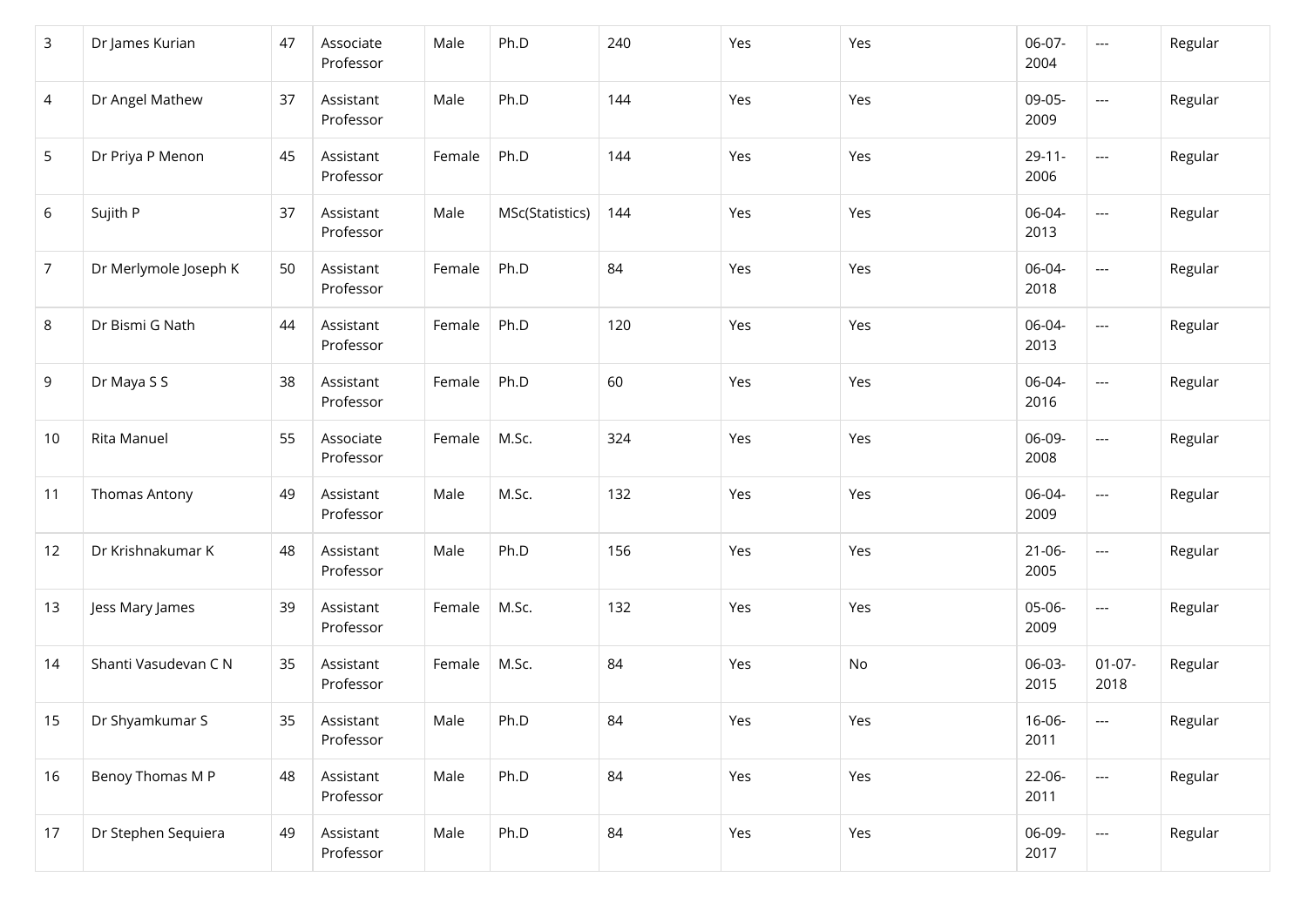| 18 | Dr Mirshad P P          | 30 | Assistant<br>Professor | Male   | Ph.D    | 12  | No  | Yes | $02-07-$<br>2018    | $\hspace{0.05cm} \ldots$          | Adhoc /<br>Contractual |
|----|-------------------------|----|------------------------|--------|---------|-----|-----|-----|---------------------|-----------------------------------|------------------------|
| 19 | Joseph Sebastian        | 53 | Assistant<br>Professor | Male   | M.A     | 203 | Yes | Yes | 03-06-<br>2005      | ---                               | Regular                |
| 20 | Sreekala A P            | 41 | Assistant<br>Professor | Female | M.A     | 154 | Yes | Yes | $10-02 -$<br>2017   | $\hspace{0.05cm} \ldots$          | Regular                |
| 21 | Dr Sumy Joy Oliyappuram | 44 | Assistant<br>Professor | Female | Ph.D    | 144 | Yes | Yes | $01 - 06 -$<br>2010 | ---                               | Regular                |
| 22 | Dr E S Rasheed          | 53 | Assistant<br>Professor | Male   | Ph.D    | 144 | Yes | Yes | 06-06-<br>2013      | ---                               | Regular                |
| 23 | Dr M S Murali           | 46 | Assistant<br>Professor | Male   | Ph.D    | 132 | Yes | Yes | $01 - 06 -$<br>2010 | ---                               | Regular                |
| 24 | Julia David             | 41 | Assistant<br>Professor | Female | M. Phil | 120 | Yes | Yes | 03-06-<br>2014      | ---                               | Regular                |
| 25 | Dr Mathew T M           | 44 | Assistant<br>Professor | Male   | Ph.D    | 120 | Yes | Yes | 19-06-<br>2017      | ---                               | Regular                |
| 26 | Veena Gopal             | 36 | Assistant<br>Professor | Female | M.A     | 106 | Yes | Yes | $01 - 06 -$<br>2010 | $\hspace{0.05cm} \ldots$          | Regular                |
| 27 | Navoor Pareeth          | 37 | Assistant<br>Professor | Male   | M.A     | 132 | Yes | Yes | $03-11-$<br>2011    | $\hspace{0.05cm} \ldots$          | Regular                |
| 28 | Lakshmipriya R S        | 34 | Assistant<br>Professor | Female | M.A     | 48  | Yes | Yes | $01 - 06 -$<br>2015 | $\hspace{0.05cm} \dashrightarrow$ | Regular                |
| 29 | Dr INDU VELSAR          | 54 | Assistant<br>Professor | Female | Ph.D    | 162 | Yes | Yes | 16-06-<br>2017      | $\hspace{0.05cm} \dashrightarrow$ | Regular                |
| 30 | Dr JAYAPRABHA C S       | 41 | Assistant<br>Professor | Female | Ph.D    | 162 | Yes | Yes | 16-06-<br>2017      | $\qquad \qquad - -$               | Regular                |
| 31 | Dr PRANEETHA P          | 43 | Assistant<br>Professor | Female | Ph.D    | 162 | Yes | No  | 06-07-<br>2006      | $01 - 06 -$<br>2018               | Regular                |
| 32 | DR SAILAJA K            | 45 | Assistant<br>Professor | Female | Ph.D    | 151 | Yes | Yes | 06-03-<br>2009      | $\hspace{0.05cm} \dashrightarrow$ | Regular                |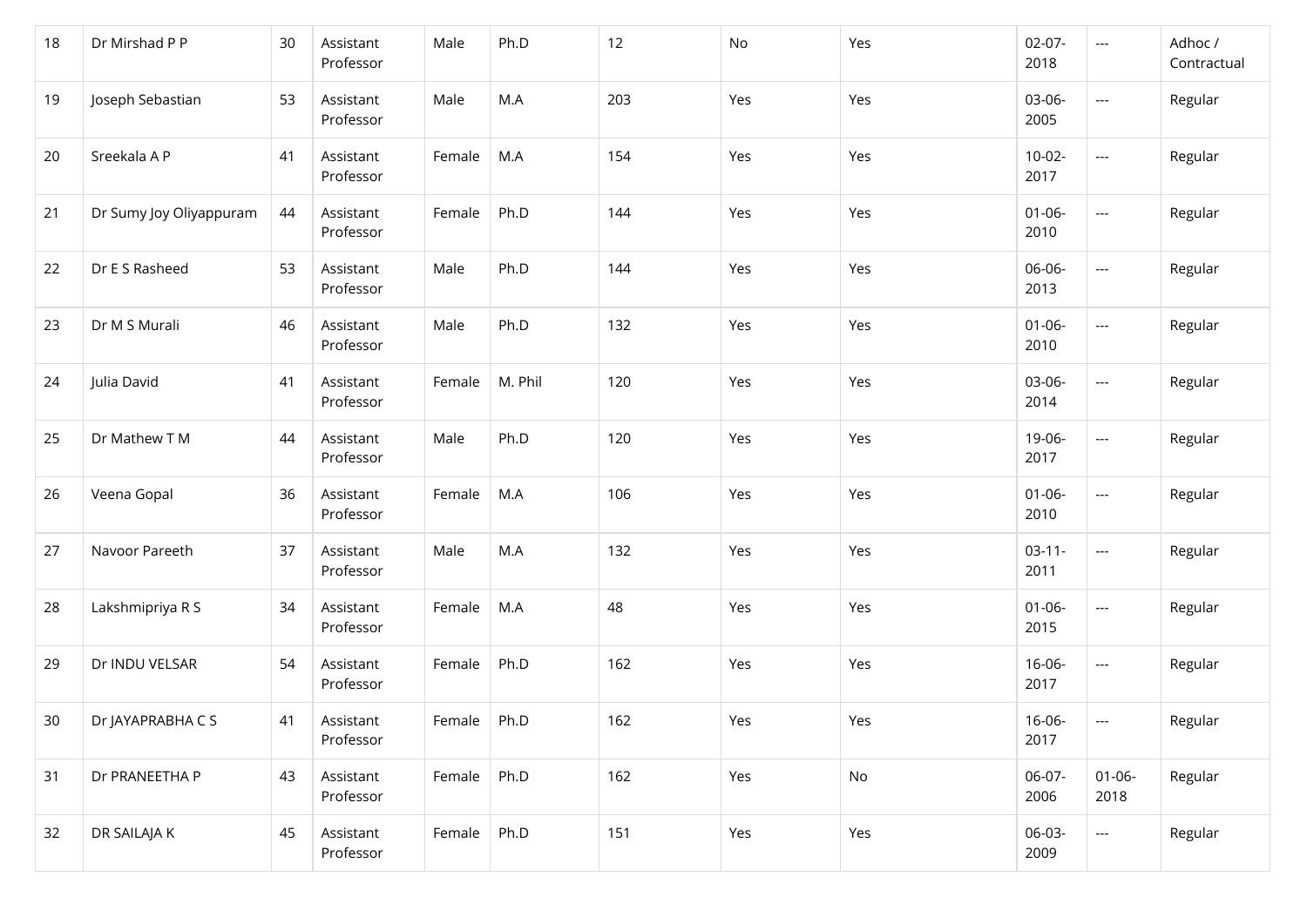| 33 | DR BINDU M G          | 45 | Assistant<br>Professor | Female | Ph.D    | 144 | Yes | Yes | 06-03-<br>2011      | $\hspace{0.05cm} \ldots$          | Regular |
|----|-----------------------|----|------------------------|--------|---------|-----|-----|-----|---------------------|-----------------------------------|---------|
| 34 | DR LALIMOL VARGHESE P | 48 | Assistant<br>Professor | Female | Ph.D    | 142 | Yes | Yes | $06-01 -$<br>2010   | ---                               | Regular |
| 35 | DR ANITHA P L         | 40 | Assistant<br>Professor | Female | Ph.D    | 112 | Yes | Yes | 06-03-<br>2014      | ---                               | Regular |
| 36 | DR BINDHU A K         | 40 | Assistant<br>Professor | Female | Ph.D    | 100 | Yes | Yes | $06-02-$<br>2015    | ---                               | Regular |
| 37 | JEETHA P ETTURUTHIL   | 49 | Assistant<br>Professor | Female | M. Phil | 112 | Yes | Yes | 06-04-<br>2014      | ---                               | Regular |
| 38 | DR REENAKUMARI V L    | 45 | Assistant<br>Professor | Female | Ph.D    | 88  | Yes | Yes | 19-06-<br>2017      | ---                               | Regular |
| 39 | DR RADHAMANI C        | 51 | Assistant<br>Professor | Female | Ph.D    | 76  | Yes | Yes | 14-06-<br>2013      | $\hspace{0.05cm} \dashrightarrow$ | Regular |
| 40 | Nobel P S             | 46 | Assistant<br>Professor | Male   | M.A     | 120 | Yes | Yes | 06-03-<br>2009      | $\hspace{0.05cm} \dashrightarrow$ | Regular |
| 41 | Dr Neena              | 49 | Assistant<br>Professor | Female | Ph.D    | 120 | Yes | Yes | $11 - 04 -$<br>2014 | $\hspace{0.05cm} \ldots$          | Regular |
| 42 | Deepthi S S           | 37 | Assistant<br>Professor | Female | M.A     | 108 | Yes | Yes | 17-06-<br>2009      | $\hspace{0.05cm} \ldots$          | Regular |
| 43 | Dr Smitha T M         | 43 | Assistant<br>Professor | Female | Ph.D    | 108 | Yes | Yes | $06-01 -$<br>2010   | $\hspace{0.05cm} \dashrightarrow$ | Regular |
| 44 | Dr Rekha G Menon      | 44 | Assistant<br>Professor | Female | Ph.D    | 96  | Yes | Yes | 24-07-<br>2012      | $\hspace{0.05cm} \ldots$          | Regular |
| 45 | Dr Jijo Panjikaran    | 50 | Assistant<br>Professor | Male   | Ph.D    | 84  | Yes | Yes | 06-02-<br>2016      | $---$                             | Regular |
| 46 | Saneesh P M           | 35 | Assistant<br>Professor | Male   | M. Phil | 72  | Yes | Yes | 06-02-<br>2015      | $\hspace{0.05cm} \dashrightarrow$ | Regular |
| 47 | Dr Biju K P           | 41 | Assistant<br>Professor | Male   | Ph.D    | 12  | Yes | Yes | 27-09-<br>2017      | $\hspace{0.05cm} \ldots$          | Regular |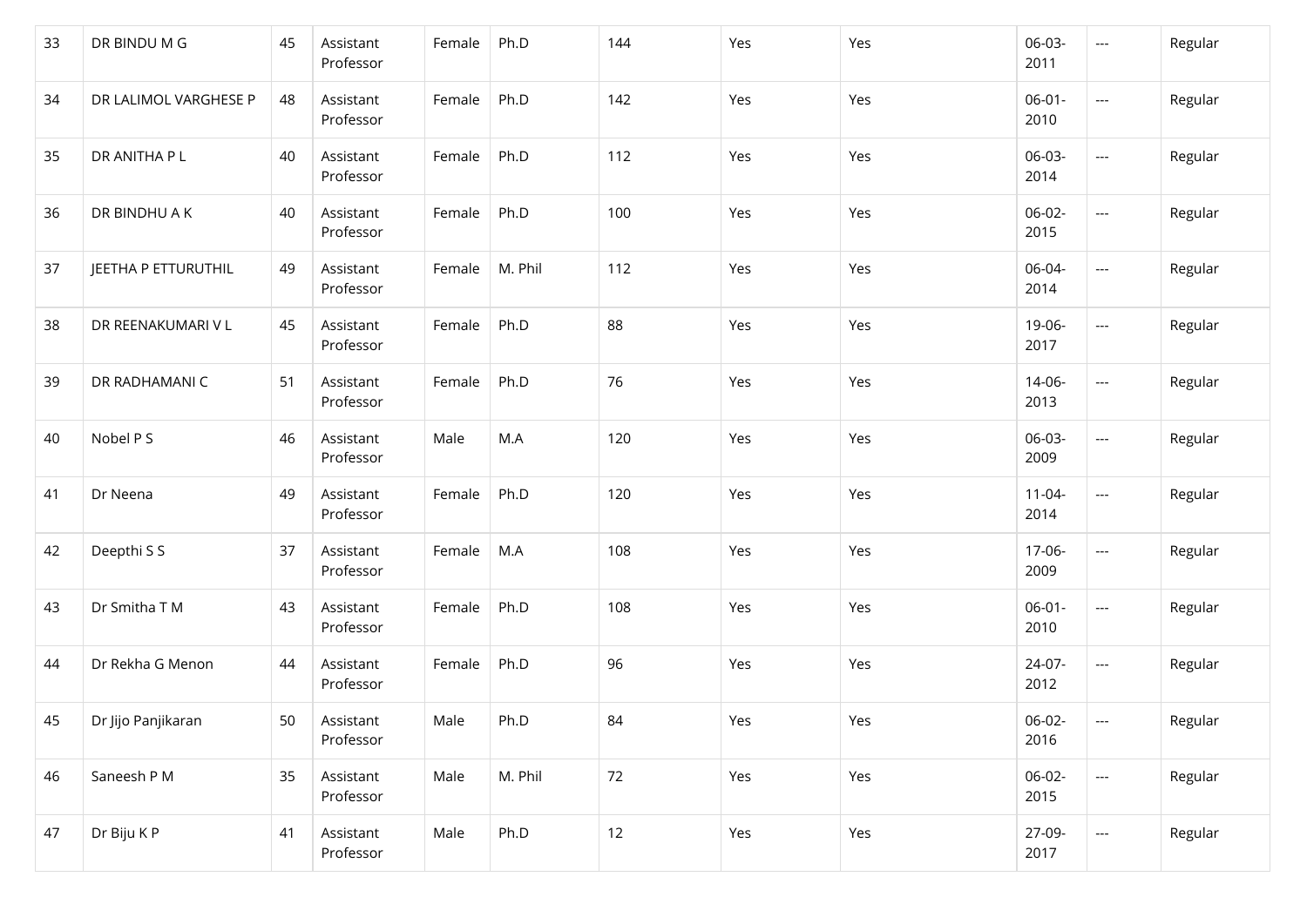| 48 | Dr Maya K S                     | 55 | Associate<br>Professor | Female | Ph.D  | 313 | Yes | No  | $20-05-$<br>2010    | $01 - 06 -$<br>2018      | Regular |
|----|---------------------------------|----|------------------------|--------|-------|-----|-----|-----|---------------------|--------------------------|---------|
| 49 | KP Asokan                       | 51 | Associate<br>Professor | Male   | M.Sc. | 296 | Yes | Yes | 03-06-<br>2015      | $\hspace{0.05cm} \ldots$ | Regular |
| 50 | Dr<br>ANANTHAPADMANABHAN<br>A P | 56 | Associate<br>Professor | Male   | Ph.D  | 192 | Yes | No  | $10 - 06 -$<br>2015 | $31 - 05 -$<br>2018      | Regular |
| 51 | Dr MEERA GOPAL                  | 52 | Assistant<br>Professor | Female | Ph.D  | 188 | Yes | Yes | $21 - 06 -$<br>2013 | $\hspace{0.05cm} \ldots$ | Regular |
| 52 | Dr FEMINA K S                   | 38 | Assistant<br>Professor | Female | Ph.D  | 148 | Yes | Yes | 13-06-<br>2016      | $\hspace{0.05cm} \ldots$ | Regular |
| 53 | Dr BINDU SHARMILA T K           | 41 | Assistant<br>Professor | Female | Ph.D  | 148 | Yes | Yes | 03-06-<br>2015      | $\hspace{0.05cm} \ldots$ | Regular |
| 54 | Dr AMRUTHA S RAJAN              | 37 | Assistant<br>Professor | Female | Ph.D  | 148 | Yes | Yes | 20-06-<br>2012      | $\hspace{0.05cm} \ldots$ | Regular |
| 55 | Dr SREESHA SASI                 | 37 | Assistant<br>Professor | Female | Ph.D  | 148 | Yes | Yes | 03-06-<br>2015      | $\hspace{0.05cm} \ldots$ | Regular |
| 56 | Dr JOLLY V ANTONY               | 42 | Assistant<br>Professor | Male   | Ph.D  | 148 | Yes | Yes | 05-06-<br>2015      | $\hspace{0.05cm} \ldots$ | Regular |
| 57 | Dr SUJA N R                     | 42 | Assistant<br>Professor | Female | Ph.D  | 148 | Yes | Yes | 03-06-<br>2011      | $\hspace{0.05cm} \ldots$ | Regular |
| 58 | Dr VIDYA RAMAN                  | 44 | Assistant<br>Professor | Female | Ph.D  | 145 | Yes | Yes | 08-06-<br>2007      | $\hspace{0.05cm}\ldots$  | Regular |
| 59 | Dr PRASANTHKUMAR KP             | 37 | Assistant<br>Professor | Male   | Ph.D  | 133 | Yes | Yes | 29-06-<br>2016      | $\hspace{0.05cm} \ldots$ | Regular |
| 60 | Dr ZEENA P HAMZA                | 39 | Assistant<br>Professor | Female | Ph.D  | 124 | Yes | Yes | $29 - 11 -$<br>2012 | ---                      | Regular |
| 61 | Dr P K REJI MON                 | 39 | Assistant<br>Professor | Male   | Ph.D  | 120 | Yes | Yes | 02-06-<br>2015      | $\hspace{0.05cm} \ldots$ | Regular |
| 62 | Dr SOBHI DANIEL                 | 41 | Assistant<br>Professor | Female | Ph.D  | 116 | Yes | Yes | $22-07-$<br>2015    | $\hspace{0.05cm} \ldots$ | Regular |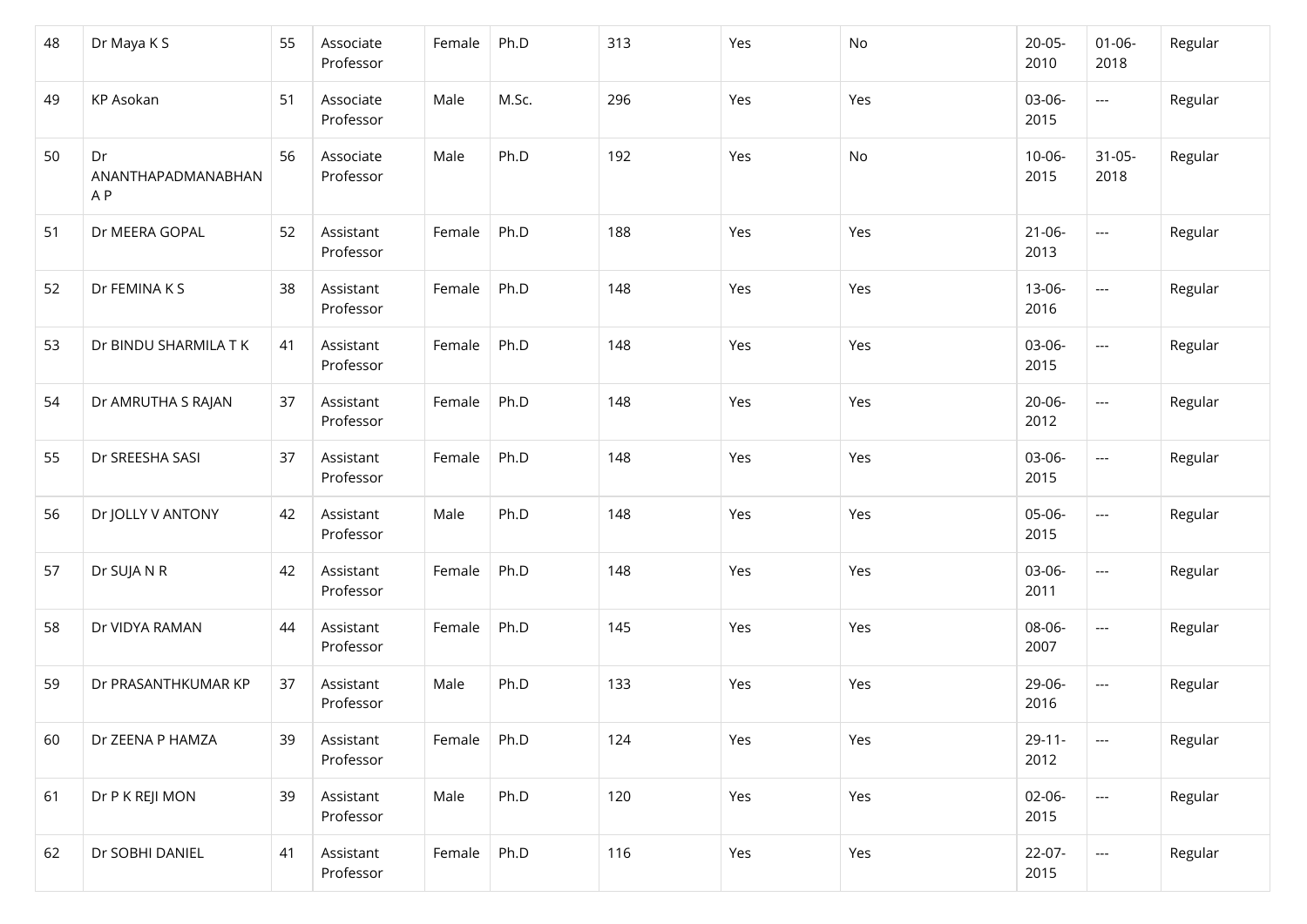| 63 | Dr Seena E B                 | 41 | Assistant<br>Professor | Female | Ph.D  | 72  | Yes | Yes | 07-06-<br>2017      | ---                      | Regular                |
|----|------------------------------|----|------------------------|--------|-------|-----|-----|-----|---------------------|--------------------------|------------------------|
| 64 | Dr NEENA GEORGE              | 36 | Assistant<br>Professor | Female | Ph.D  | 70  | Yes | Yes | 08-06-<br>2017      | ---                      | Regular                |
| 65 | Dr JULIE CHANDRA C S         | 39 | Assistant<br>Professor | Female | Ph.D  | 88  | Yes | Yes | 17-06-<br>2017      | ---                      | Regular                |
| 66 | Dr ALSON MART                | 36 | Assistant<br>Professor | Male   | Ph.D  | 88  | Yes | Yes | 23-07-<br>2015      | ---                      | Regular                |
| 67 | Liji M K                     | 32 | Assistant<br>Professor | Female | M.Sc. | 70  | Yes | Yes | 04-06-<br>2016      | ---                      | Regular                |
| 68 | Dr SMITHA GEORGE             | 38 | Assistant<br>Professor | Female | Ph.D  | 14  | Yes | Yes | 07-08-<br>2017      | ---                      | Adhoc /<br>Contractual |
| 69 | Dr V BHOOTHALINGAM<br>PILLAI | 60 | Assistant<br>Professor | Male   | Ph.D  | 24  | Yes | Yes | 03-06-<br>2017      | ---                      | Adhoc /<br>Contractual |
| 70 | ANAGHA MOHAN                 | 24 | Assistant<br>Professor | Female | M.Sc. | 24  | Yes | Yes | 06-07-<br>2017      | ---                      | Adhoc /<br>Contractual |
| 71 | SAJITH K S                   | 33 | Assistant<br>Professor | Male   | M.Sc. | 60  | Yes | Yes | 03-06-<br>2017      | ---                      | Adhoc /<br>Contractual |
| 72 | REMYA CHANDRAN               | 35 | Assistant<br>Professor | Female | M.Sc. | 60  | Yes | Yes | 03-06-<br>2017      | ---                      | Adhoc /<br>Contractual |
| 73 | SANDEEP M D                  | 37 | Assistant<br>Professor | Male   | M.Sc. | 60  | Yes | Yes | 03-06-<br>2017      | ---                      | Adhoc /<br>Contractual |
| 74 | Dr T D Beena                 | 54 | Assistant<br>Professor | Female | Ph.D  | 132 | Yes | Yes | $07-07-$<br>2007    | ---                      | Regular                |
| 75 | Dr M S Sheeba                | 51 | Assistant<br>Professor | Female | Ph.D  | 132 | Yes | Yes | 04-06-<br>2007      | $---$                    | Regular                |
| 76 | NAVIN NAIK N                 | 40 | Assistant<br>Professor | Male   | M.A   | 132 | No  | Yes | $01 - 06 -$<br>2018 | $\hspace{0.05cm} \ldots$ | Regular                |
| 77 | Dr Jeena George              | 47 | Assistant<br>Professor | Female | Ph.D  | 132 | Yes | Yes | 04-06-<br>2007      | $\overline{\phantom{a}}$ | Regular                |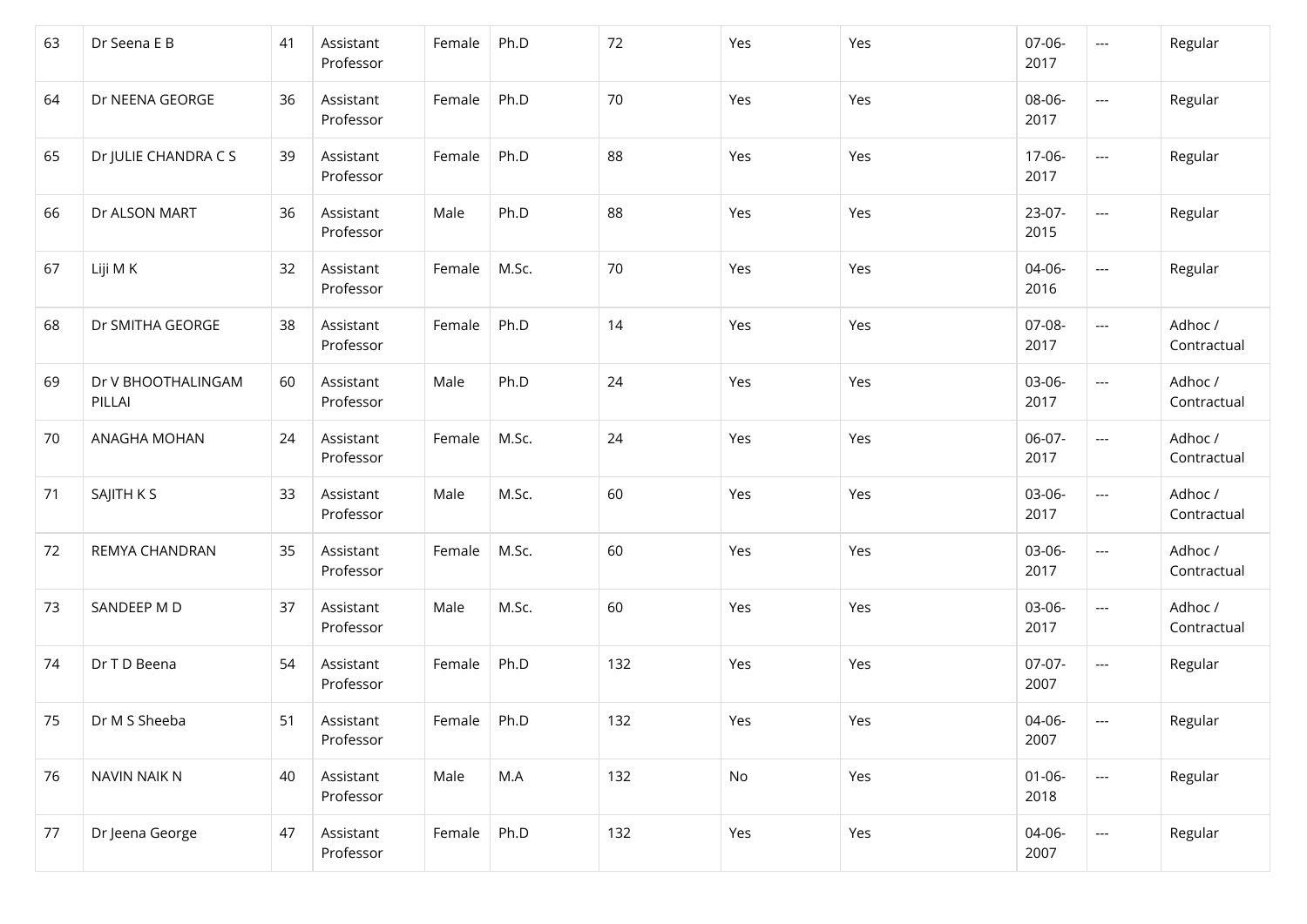| 78 | Dr REMADEVI V        | 49 | Assistant<br>Professor | Female         | Ph.D    | 132 | Yes | Yes | $01 - 08 -$<br>2007 | $\hspace{0.05cm} \ldots$          | Regular |
|----|----------------------|----|------------------------|----------------|---------|-----|-----|-----|---------------------|-----------------------------------|---------|
| 79 | Meera Sukumaran      | 35 | Assistant<br>Professor | Female         | M.A     | 120 | Yes | Yes | 19-06-<br>2008      | ---                               | Regular |
| 80 | BETTY P S            | 52 | Assistant<br>Professor | Female         | M. Phil | 108 | Yes | Yes | $01 - 06 -$<br>2010 | ---                               | Regular |
| 81 | Dr SINDHUTS          | 46 | Assistant<br>Professor | Female         | Ph.D    | 96  | Yes | Yes | $11 - 06 -$<br>2010 | ---                               | Regular |
| 82 | PRAJINI PRAKASH      | 36 | Assistant<br>Professor | Female         | M.A     | 84  | Yes | Yes | 15-06-<br>2017      | $\hspace{0.05cm} \dashrightarrow$ | Regular |
| 83 | Dr REMESH P P        | 49 | Assistant<br>Professor | Male           | Ph.D    | 132 | Yes | Yes | $07-07-$<br>2014    | ---                               | Regular |
| 84 | Dr NOUSHAD P M       | 55 | Assistant<br>Professor | Male           | Ph.D    | 264 | Yes | Yes | $26-10-$<br>2017    | ---                               | Regular |
| 85 | Dr SURESH V N        | 50 | Associate<br>Professor | Male           | Ph.D    | 276 | Yes | Yes | $01 - 06 -$<br>2011 | $\hspace{0.05cm} \dashrightarrow$ | Regular |
| 86 | Dr ANITHA M N        | 46 | Assistant<br>Professor | Female         | Ph.D    | 264 | Yes | Yes | 03-09-<br>2013      | $\hspace{0.05cm} \dashrightarrow$ | Regular |
| 87 | SAVITHA M A          | 36 | Assistant<br>Professor | Female         | M.COM   | 156 | Yes | Yes | 05-06-<br>2017      | $\hspace{0.05cm} \dashrightarrow$ | Regular |
| 88 | MARY SUDHA P         | 36 | Assistant<br>Professor | Female         | M.COM   | 120 | Yes | Yes | 03-06-<br>2015      | $\hspace{0.05cm} \dashrightarrow$ | Regular |
| 89 | <b>EUGENE GEORGE</b> | 47 | Assistant<br>Professor | Male           | M.COM   | 72  | Yes | Yes | $21 - 10 -$<br>2013 | $\hspace{0.05cm} \dashrightarrow$ | Regular |
| 90 | NEENA MERINA         | 34 | Assistant<br>Professor | Female   M.COM |         | 43  | Yes | No  | 29-07-<br>2015      | $01 - 06 -$<br>2018               | Regular |
| 91 | AELYAMMA P J         | 46 | Assistant<br>Professor | Female         | M. Phil | 282 | Yes | Yes | 02-06-<br>2018      | $\hspace{0.05cm} \dashrightarrow$ | Regular |
| 92 | Dr SAJIKUMAR K B     | 42 | Assistant<br>Professor | Male           | Ph.D    | 228 | Yes | Yes | $01 - 06 -$<br>2018 | $\hspace{0.05cm} \ldots$          | Regular |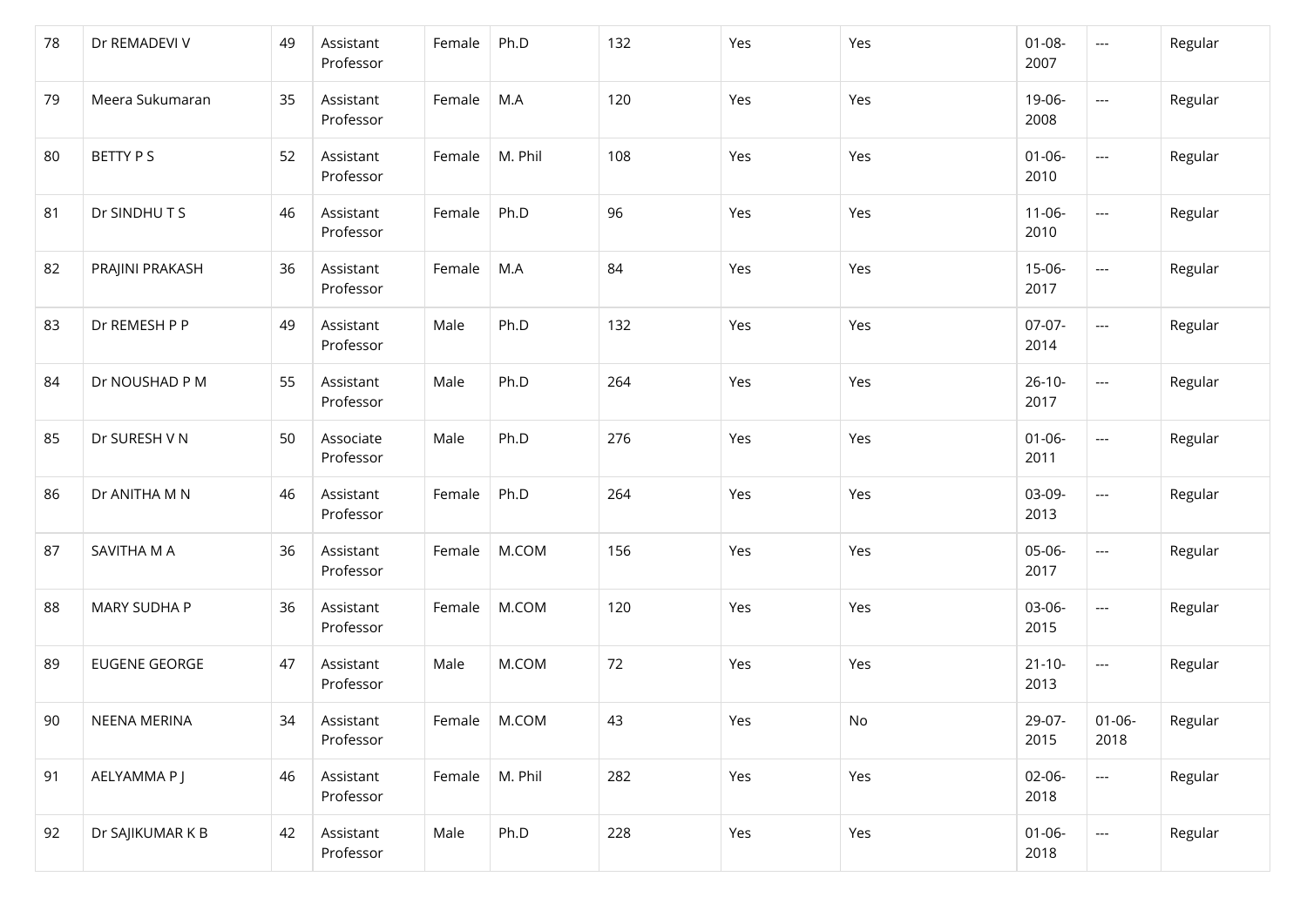| 93  | DR POOJA P<br>BALASUNDARAM | 50 | Assistant<br>Professor | Female | Ph.D    | 204 | Yes | Yes | 08-06-<br>2007      | $\hspace{0.05cm} \ldots$ | Regular                |
|-----|----------------------------|----|------------------------|--------|---------|-----|-----|-----|---------------------|--------------------------|------------------------|
| 94  | DR SAJNA SUDHEER           | 33 | Assistant<br>Professor | Female | Ph.D    | 24  | Yes | No  | $10 - 06 -$<br>2016 | $01 - 06 -$<br>2018      | Regular                |
| 95  | DR SINDH K S               | 47 | Assistant<br>Professor | Female | Ph.D    | 24  | Yes | Yes | 15-06-<br>2016      | $\hspace{0.05cm} \ldots$ | Regular                |
| 96  | JASMINE M                  | 34 | Assistant<br>Professor | Female | M. Phil | 12  | Yes | No  | 23-09-<br>2017      | $01 - 06 -$<br>2018      | Regular                |
| 97  | SREERENJINI K A            | 32 | Assistant<br>Professor | Female | M. Phil | 12  | Yes | Yes | $29-01-$<br>2018    | $\hspace{0.05cm}\ldots$  | Regular                |
| 98  | K ASHTAMAN PILLAI          | 46 | Assistant<br>Professor | Male   | M.A     | 228 | No  | Yes | 05-06-<br>2018      | ---                      | Regular                |
| 99  | DR SAJI S                  | 47 | Assistant<br>Professor | Female | Ph.D    | 180 | No  | Yes | 04-06-<br>2018      | $\hspace{0.05cm} \ldots$ | Regular                |
| 100 | DR SARASWATHY K            | 29 | Assistant<br>Professor | Female | Ph.D    | 12  | No  | Yes | $22 - 10 -$<br>2018 | $\scriptstyle\cdots$     | Adhoc /<br>Contractual |
| 101 | Hima V S                   | 30 | Assistant<br>Professor | Female | M. Phil | 12  | No  | Yes | $22 - 10 -$<br>2018 | $\hspace{0.05cm} \ldots$ | Adhoc /<br>Contractual |
| 102 | Meera S                    | 28 | Assistant<br>Professor | Female | M. Phil | 12  | No  | Yes | $22 - 10 -$<br>2018 | $\hspace{0.05cm} \ldots$ | Adhoc /<br>Contractual |
| 103 | Dr Sunil Kumar S Menon     | 46 | Assistant<br>Professor | Male   | Ph.D    | 204 | Yes | Yes | $01 - 06 -$<br>2010 | $\hspace{0.05cm} \ldots$ | Regular                |
| 104 | Santhosh T Varghese        | 48 | Assistant<br>Professor | Male   | M.A     | 192 | Yes | Yes | $02 - 06 -$<br>2016 | $\hspace{0.05cm} \ldots$ | Regular                |
| 105 | Mary Ushes James           | 43 | Assistant<br>Professor | Female | M. Phil | 168 | Yes | Yes | 05-06-<br>2012      | $---$                    | Regular                |
| 106 | Dr Ancy V P                | 46 | Assistant<br>Professor | Female | Ph.D    | 216 | Yes | Yes | $31-05-$<br>2010    | ---                      | Regular                |
| 107 | Dr Nishanthi P U           | 43 | Assistant<br>Professor | Female | Ph.D    | 228 | Yes | Yes | 04-06-<br>2013      | $\hspace{0.05cm} \ldots$ | Regular                |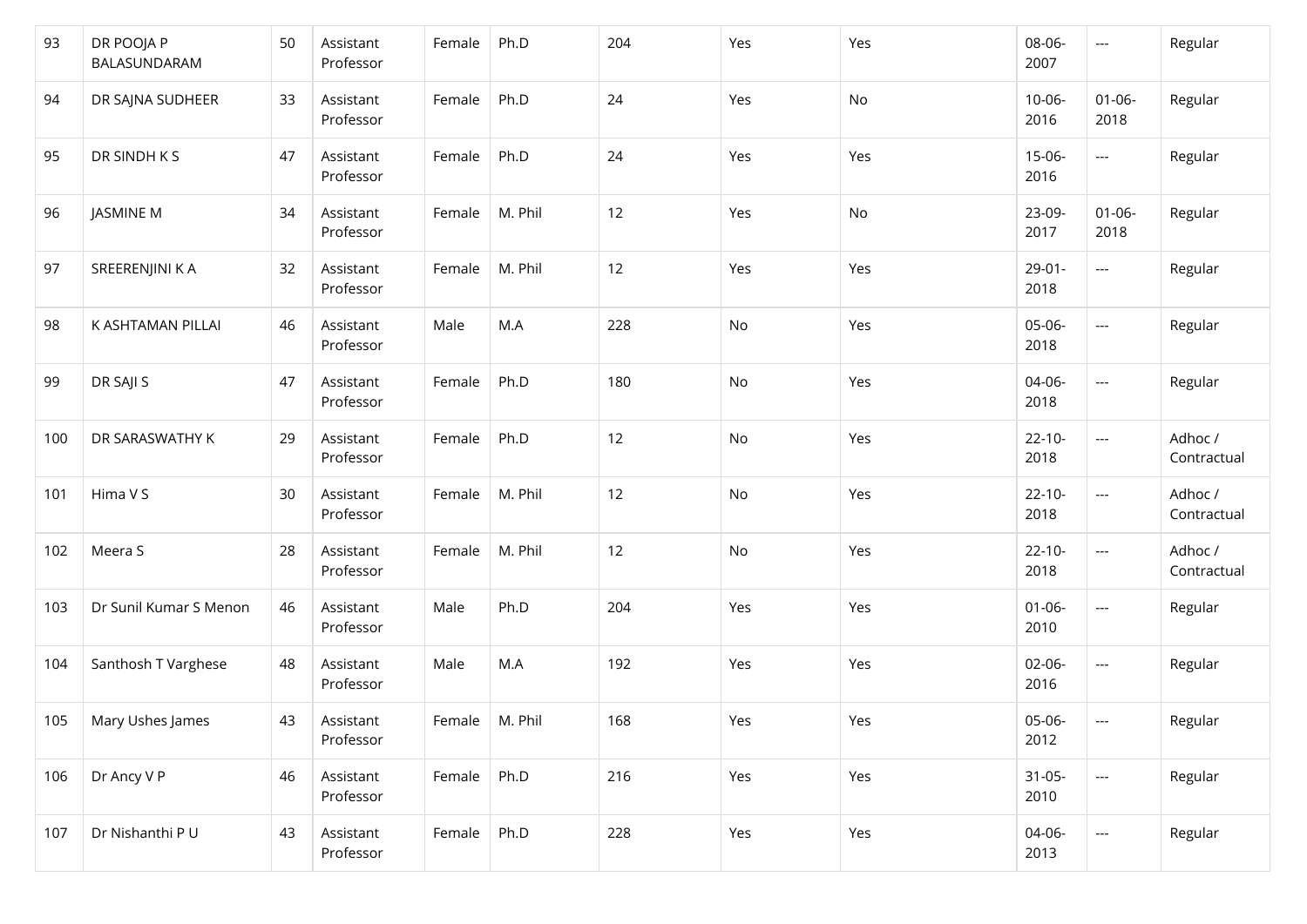| 108 | Dr Anna Abraham<br>Pachayil  | 37 | Assistant<br>Professor | Female             | Ph.D | 84  | Yes | Yes | 13-06-<br>2011      | $\hspace{0.05cm} \ldots$          | Regular |
|-----|------------------------------|----|------------------------|--------------------|------|-----|-----|-----|---------------------|-----------------------------------|---------|
| 109 | Martyn K J                   | 38 | Assistant<br>Professor | Male               | M.A  | 168 | Yes | Yes | $01 - 12 -$<br>2011 | ---                               | Regular |
| 110 | S R Janaky                   | 29 | Assistant<br>Professor | Female             | M.A  | 16  | Yes | Yes | $27-10-$<br>2016    | $\hspace{0.05cm} \ldots$          | Regular |
| 111 | Shiji K                      | 33 | Assistant<br>Professor | Female             | M.A  | 48  | Yes | Yes | $27-10-$<br>2016    | ---                               | Regular |
| 112 | K Aruna Anand                | 30 | Assistant<br>Professor | Female             | M.A  | 12  | Yes | Yes | 13-07-<br>2017      | ---                               | Regular |
| 113 | Anoop T S                    | 24 | Assistant<br>Professor | Male               | M.A  | 12  | Yes | Yes | 13-07-<br>2017      | $\hspace{0.05cm}\ldots$           | Regular |
| 114 | Dr R SREEKUMAR               | 54 | Assistant<br>Professor | Male               | Ph.D | 216 | Yes | No  | 04-06-<br>2007      | $01 - 06 -$<br>2018               | Regular |
| 115 | DIPU P K                     | 37 | Assistant<br>Professor | Male               | M.A  | 144 | Yes | Yes | 05-06-<br>2014      | ---                               | Regular |
| 116 | SHANMUGHAN C M               | 50 | Assistant<br>Professor | Male               | M.A  | 132 | Yes | Yes | 13-06-<br>2017      | $\hspace{0.05cm} \ldots$          | Regular |
| 117 | ABDUL LATHIF C H             | 42 | Assistant<br>Professor | Male               | M.A  | 108 | Yes | Yes | $01 - 06 -$<br>2010 | $\hspace{0.05cm} \ldots$          | Regular |
| 118 | OMAL ALOYSIUS                | 39 | Assistant<br>Professor | Male               | M.A  | 96  | Yes | Yes | $01 - 06 -$<br>2010 | $\hspace{0.05cm} \dashrightarrow$ | Regular |
| 119 | Dr VINODKUMAR<br>KALLOLICKAL | 46 | Assistant<br>Professor | Male               | Ph.D | 156 | Yes | Yes | $16 - 06 -$<br>2010 | ---                               | Regular |
| 120 | Geetha P C                   | 45 | Assistant<br>Professor | Female $\vert$ M.A |      | 72  | Yes | Yes | 05-06-<br>2013      | $\qquad \qquad - -$               | Regular |
| 121 | Dr Divya T                   | 35 | Assistant<br>Professor | Female             | Ph.D | 96  | Yes | Yes | $14-10-$<br>2016    | ---                               | Regular |
| 122 | JAISON AUGUSTINE             | 34 | Assistant<br>Professor | Male               | M.A  | 24  | Yes | Yes | $14-10-$<br>2016    | $\hspace{0.05cm} \ldots$          | Regular |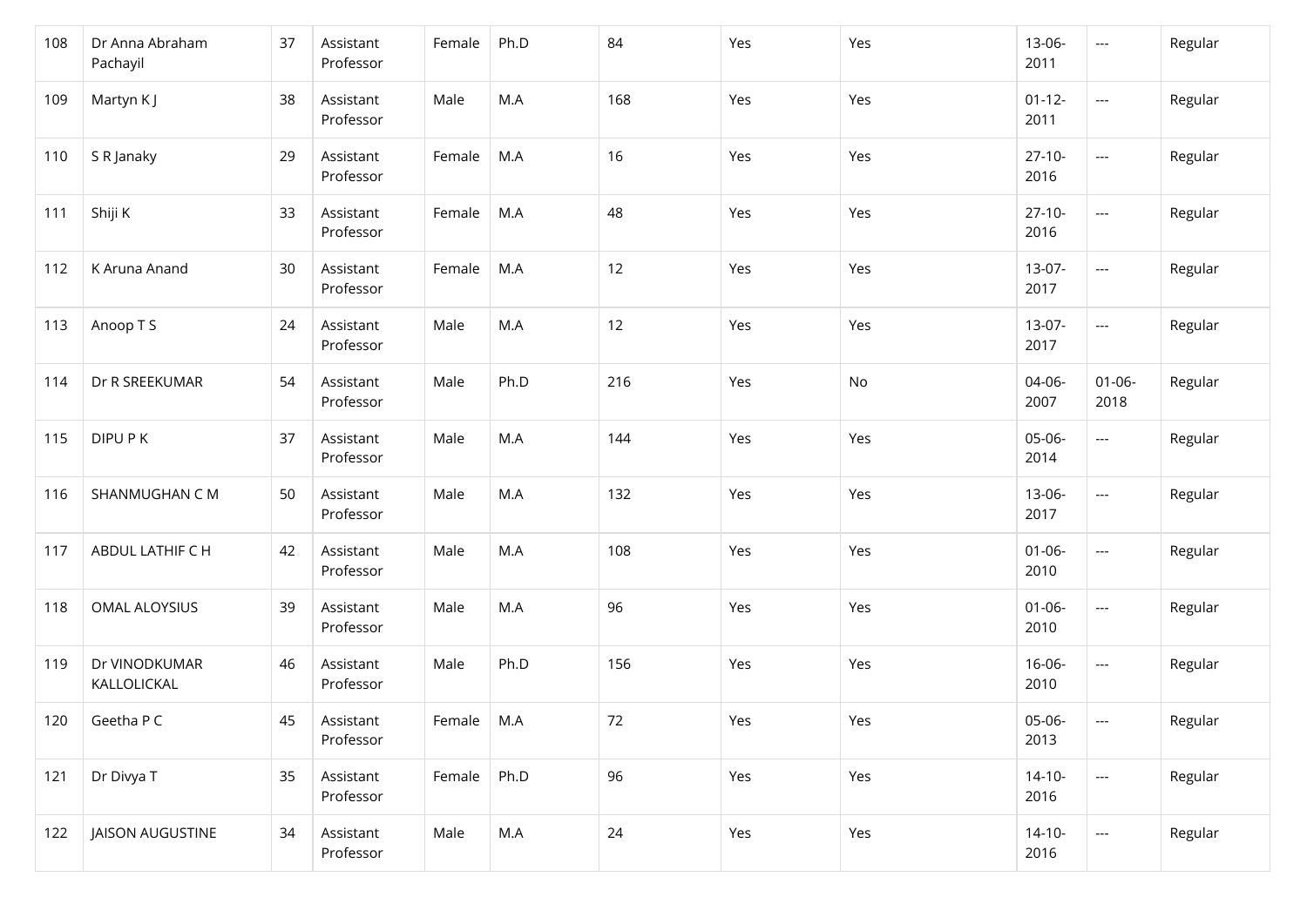| 123 | Dr MUSTHAFA P M               | 49 | Assistant<br>Professor | Male       | Ph.D | 132 | Yes | No  | 13-09-<br>2006      | $01 - 06 -$<br>2018               | Regular                |
|-----|-------------------------------|----|------------------------|------------|------|-----|-----|-----|---------------------|-----------------------------------|------------------------|
| 124 | Dr JABIR K                    | 43 | Assistant<br>Professor | Male       | Ph.D | 132 | Yes | Yes | $26-10-$<br>2006    | ---                               | Regular                |
| 125 | <b>HAMEED K A</b>             | 43 | Assistant<br>Professor | Male       | M.A  | 120 | Yes | Yes | $01 - 08 -$<br>2007 | ---                               | Regular                |
| 126 | ABDUL RASHEED K S             | 46 | Assistant<br>Professor | Male       | M.A  | 96  | Yes | Yes | $01 - 06 -$<br>2010 | ---                               | Regular                |
| 127 | YAHYAKHAN U P                 | 44 | Assistant<br>Professor | Male       | M.A  | 96  | Yes | Yes | 03-06-<br>2011      | ---                               | Regular                |
| 128 | SHAMEEDA M M                  | 45 | Assistant<br>Professor | Female     | M.A  | 48  | Yes | Yes | $02-06-$<br>2014    | ---                               | Regular                |
| 129 | SALAHUDHIN K                  | 34 | Assistant<br>Professor | Male       | M.A  | 22  | Yes | Yes | 09-09-<br>2016      | ---                               | Regular                |
| 130 | Dr NOUSHAD P M                | 41 | Assistant<br>Professor | Male       | Ph.D | 22  | Yes | Yes | 09-09-<br>2016      | ---                               | Regular                |
| 131 | Dr NISAM C                    | 31 | Assistant<br>Professor | Male       | Ph.D | 20  | Yes | No  | $10 - 11 -$<br>2016 | $10 - 11 -$<br>2018               | Adhoc /<br>Contractual |
| 132 | I K Jayadev                   | 53 | Associate<br>Professor | Male       | M.A  | 300 | Yes | Yes | $02-07-$<br>1999    | $\hspace{0.05cm} \ldots$          | Regular                |
| 133 | Muhammad Ali Jhinnah<br>Sahib | 48 | Assistant<br>Professor | Male       | M.A  | 264 | No  | Yes | $11 - 06 -$<br>2018 | $\hspace{0.05cm} \dashrightarrow$ | Regular                |
| 134 | Dr Shajila Beevi S            | 42 | Assistant<br>Professor | Female     | Ph.D | 170 | Yes | Yes | $02-06-$<br>2004    | $\hspace{0.05cm} \ldots$          | Regular                |
| 135 | Dr Salooja M S                | 51 | Assistant<br>Professor | Female     | Ph.D | 168 | Yes | Yes | 30-09-<br>2004      | $---$                             | Regular                |
| 136 | Subida MD                     | 52 | Assistant<br>Professor | Female M.A |      | 96  | Yes | Yes | 22-07-<br>2012      | ---                               | Regular                |
| 137 | Dr Scintila N J               | 33 | Assistant<br>Professor | Female     | Ph.D | 60  | Yes | Yes | 04-06-<br>2014      | $\hspace{0.05cm} \ldots$          | Regular                |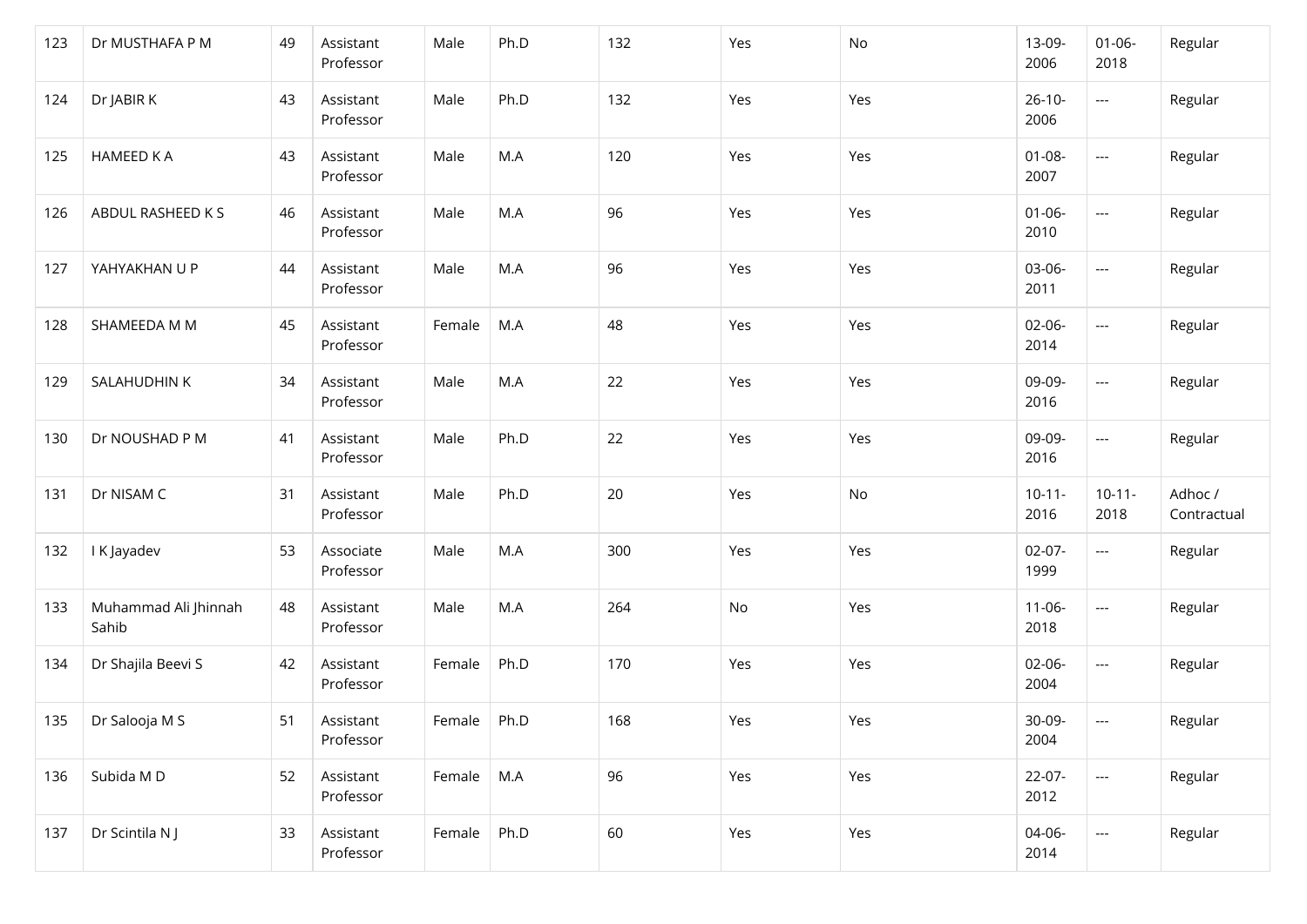| 138 | Dr Parthasarathy | 43 | Assistant<br>Professor | Male   | Ph.D  | 15  | Yes | Yes | $01 - 08 -$<br>2017 | $\hspace{0.05cm} \ldots$          | Regular |
|-----|------------------|----|------------------------|--------|-------|-----|-----|-----|---------------------|-----------------------------------|---------|
| 139 | T M SAFIYA       | 55 | Associate<br>Professor | Female | M.Sc. | 348 | Yes | Yes | $20 - 11 -$<br>2012 | ---                               | Regular |
| 140 | Dr BLOOMY JOSEPH | 42 | Assistant<br>Professor | Female | Ph.D  | 168 | Yes | Yes | $01 - 06 -$<br>2015 | ---                               | Regular |
| 141 | Dr Jaya S        | 39 | Assistant<br>Professor | Female | Ph.D  | 204 | Yes | Yes | $21 - 12 -$<br>2012 | ---                               | Regular |
| 142 | JAYA AUGUSTINE   | 43 | Assistant<br>Professor | Female | M.Sc. | 168 | Yes | Yes | 04-06-<br>2013      | ---                               | Regular |
| 143 | THASNEEM T R     | 32 | Assistant<br>Professor | Female | M.Sc. | 84  | Yes | Yes | $02-06-$<br>2015    | ---                               | Regular |
| 144 | <b>MURALITK</b>  | 36 | Assistant<br>Professor | Male   | M.Sc. | 60  | Yes | Yes | $13 - 11 -$<br>2013 | ---                               | Regular |
| 145 | Viji C B         | 29 | Assistant<br>Professor | Female | M.Sc. | 48  | Yes | Yes | 07-06-<br>2017      | $\hspace{0.05cm} \dashrightarrow$ | Regular |
| 146 | Dr PRAMOD P K    | 41 | Assistant<br>Professor | Male   | Ph.D  | 48  | Yes | Yes | 06-06-<br>2017      | $\hspace{0.05cm} \ldots$          | Regular |
| 147 | Dr Rema L P      | 50 | Associate<br>Professor | Female | Ph.D  | 261 | Yes | No  | $21 - 06 -$<br>2001 | $01 - 06 -$<br>2018               | Regular |
| 148 | Dr K V Zeena     | 47 | Assistant<br>Professor | Female | Ph.D  | 182 | Yes | No  | $06-02-$<br>2005    | $01 - 06 -$<br>2018               | Regular |
| 149 | Dr M H SHYLA     | 51 | Assistant<br>Professor | Female | Ph.D  | 188 | Yes | Yes | $11-03-$<br>2008    | $\qquad \qquad \cdots$            | Regular |
| 150 | Dr Sunish K S    | 45 | Assistant<br>Professor | Male   | Ph.D  | 152 | Yes | Yes | 06-08-<br>2011      | $\qquad \qquad - -$               | Regular |
| 151 | Anitha Abraham   | 49 | Assistant<br>Professor | Female | M.Sc. | 148 | Yes | Yes | 06-08-<br>2011      | ---                               | Regular |
| 152 | Janish P A       | 40 | Assistant<br>Professor | Male   | M.Sc. | 145 | Yes | Yes | $31-07-$<br>2015    | $\hspace{0.05cm} \ldots$          | Regular |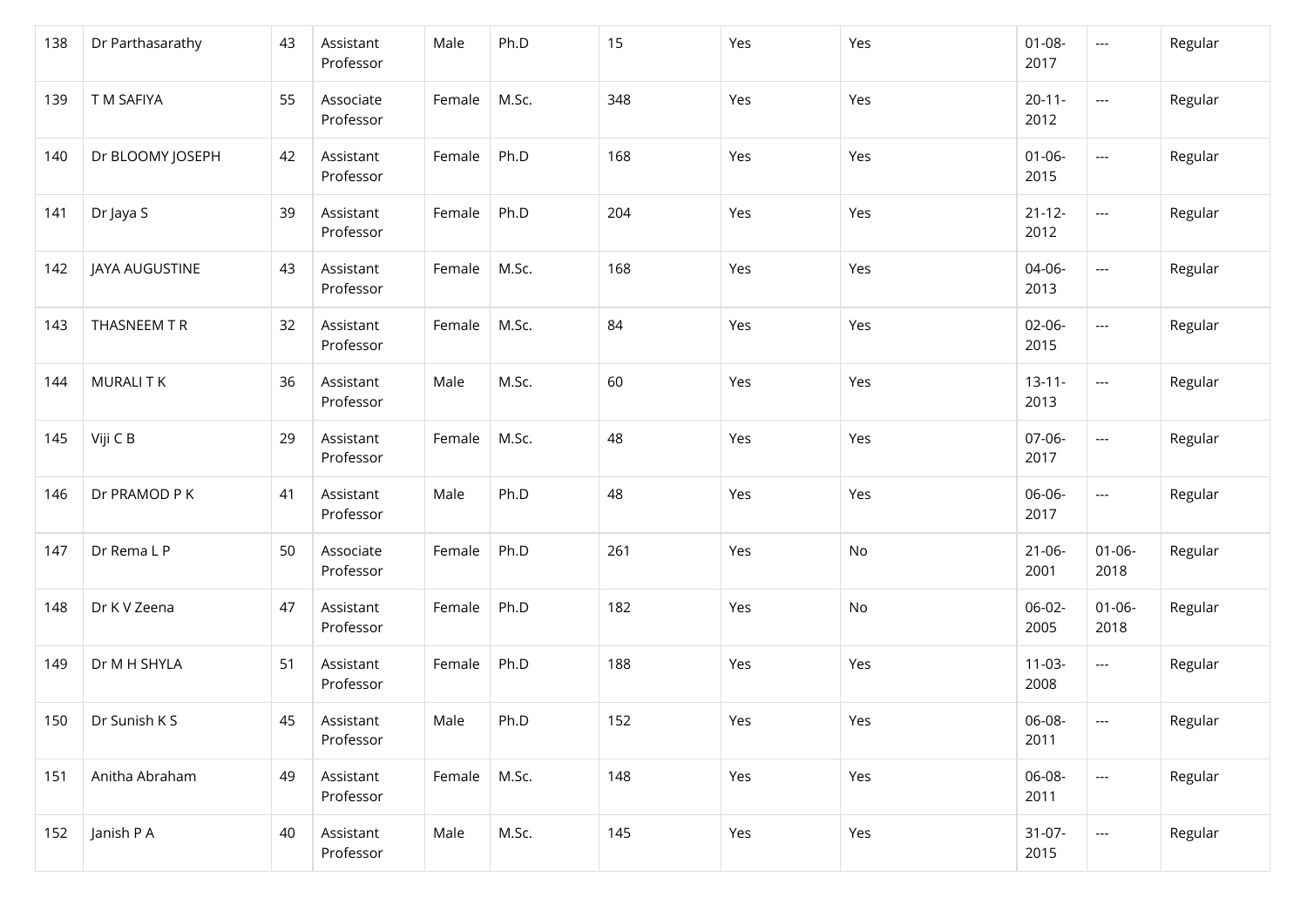| 153 | Dr Prakasan K         | 44 | Assistant<br>Professor | Male   | Ph.D    | 143 | Yes | Yes           | 08-05-<br>2015      | $\hspace{0.05cm} \ldots$          | Regular |
|-----|-----------------------|----|------------------------|--------|---------|-----|-----|---------------|---------------------|-----------------------------------|---------|
| 154 | Sandya Krishnan       | 38 | Assistant<br>Professor | Female | M.Sc.   | 95  | Yes | Yes           | $06-02-$<br>2015    | $\hspace{0.05cm} \ldots$          | Regular |
| 155 | <b>LATHAR</b>         | 56 | Assistant<br>Professor | Female | M. Phil | 120 | Yes | $\mathsf{No}$ | $11 - 06 -$<br>2015 | $31-03-$<br>2018                  | Regular |
| 156 | SURYA ARAVINDAKSHAN   | 39 | Assistant<br>Professor | Female | M. Phil | 132 | Yes | Yes           | $02 - 06 -$<br>2014 | $\hspace{0.05cm} \ldots$          | Regular |
| 157 | <b>BABURAJ T S</b>    | 48 | Assistant<br>Professor | Male   | M.A     | 132 | Yes | Yes           | $12 - 06 -$<br>2009 | ---                               | Regular |
| 158 | ABDUL MANAF A         | 47 | Assistant<br>Professor | Male   | M.A     | 24  | Yes | Yes           | 23-06-<br>2017      | ---                               | Regular |
| 159 | Dr RESHMI H FERNANDEZ | 35 | Assistant<br>Professor | Female | Ph.D    | 96  | Yes | Yes           | $24 - 11 -$<br>2010 | $\hspace{0.05cm} \ldots$          | Regular |
| 160 | ANTONY DAWSON DSILVA  | 36 | Assistant<br>Professor | Male   | M.A     | 84  | Yes | Yes           | $01 - 06 -$<br>2016 | $\hspace{0.05cm} \ldots$          | Regular |
| 161 | PRIYESH CU            | 35 | Assistant<br>Professor | Male   | M.A     | 60  | Yes | Yes           | 02-06-<br>2013      | ---                               | Regular |
| 162 | JUMANATH P J          | 34 | Assistant<br>Professor | Female | M.A     | 108 | Yes | Yes           | $01 - 06 -$<br>2016 | $\scriptstyle\cdots$              | Regular |
| 163 | Mathews J             | 47 | Assistant<br>Professor | Male   | M. Phil | 132 | Yes | No            | 13-06-<br>2017      | $01 - 06 -$<br>2018               | Regular |
| 164 | Reena Joseph          | 46 | Assistant<br>Professor | Female | MP.Ed.  | 132 | Yes | Yes           | 02-06-<br>2014      | $\hspace{0.05cm} \ldots$          | Regular |
| 165 | R RAJASHREE           | 53 | Associate<br>Professor | Female | Ph.D    | 324 | Yes | No            | 06-06-<br>1999      | $01 - 06 -$<br>2018               | Regular |
| 166 | K P ANSARI            | 56 | Assistant<br>Professor | Male   | M.A     | 360 | Yes | Yes           | 05-06-<br>2012      | $\hspace{0.05cm} \dashrightarrow$ | Regular |
| 167 | Dr ROHINI NAIR        | 54 | Assistant<br>Professor | Female | Ph.D    | 204 | Yes | Yes           | 13-06-<br>2017      | $\hspace{0.05cm} \ldots$          | Regular |